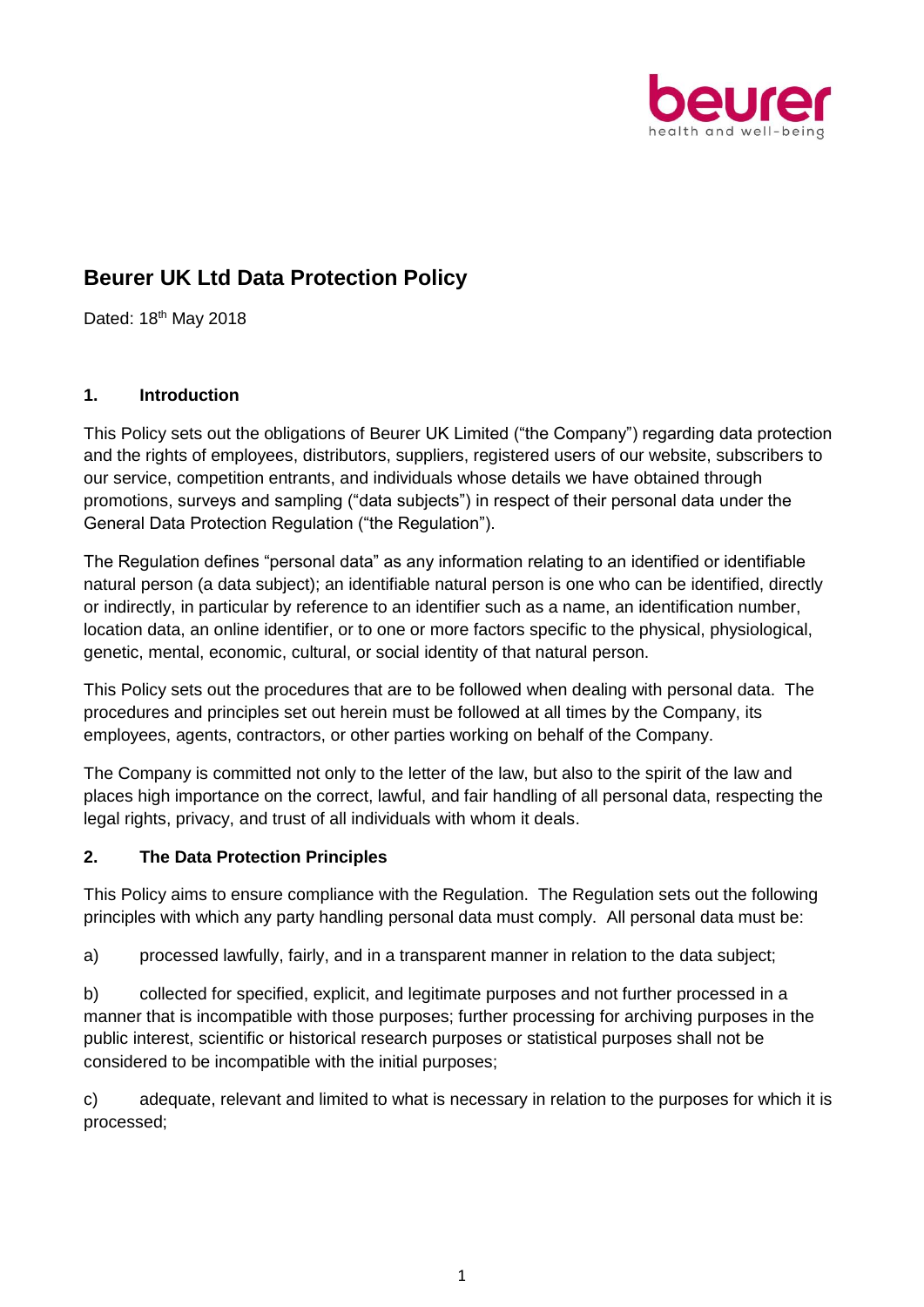

d) accurate and, where necessary, kept up to date; every reasonable step must be taken to ensure that personal data that is inaccurate, having regard to the purposes for which they are processed, is erased or rectified without delay;

e) kept in a form which permits identification of data subjects for no longer than is necessary for the purposes for which the personal data is processed; personal data may be stored for longer periods insofar as the personal data will be processed solely for archiving purposes in the public interest, scientific or historical research purposes or statistical purposes subject to implementation of the appropriate technical and organisational measures required by the Regulation in order to safeguard the rights and freedoms of the data subject;

f) processed in a manner that ensures appropriate security of the personal data, including protection against unauthorised or unlawful processing and against accidental loss, destruction or damage, using appropriate technical or organisational measures.

## **3. Lawful, Fair, and Transparent Data Processing**

The Regulation seeks to ensure that personal data is processed lawfully, fairly, and transparently, without adversely affecting the rights of the data subject. The Regulation states that processing of personal data shall be lawful if at least one of the following applies:

a) the data subject has given consent to the processing of his or her personal data for one or more specific purposes;

b) processing is necessary for the performance of a contract to which the data subject is a party or in order to take steps at the request of the data subject prior to entering into a contract;

c) processing is necessary for compliance with a legal obligation to which the controller is subject;

d) processing is necessary to protect the vital interests of the data subject or of another natural person;

e) processing is necessary for the performance of a task carried out in the public interest or in the exercise of official authority vested in the controller;

f) processing is necessary for the purposes of the legitimate interests pursued by the controller or by a third party, except where such interests are overridden by the fundamental rights and freedoms of the data subject which require protection of personal data.

## **4. Processed for Specified, Explicit and Legitimate Purposes**

4.1 The Company collects and processes the personal data set out in Part 21 of this Policy. This may include personal data received directly from data subjects (for example, contact details used when a data subject communicates with us) and data received from third parties (for example, via social media and exhibition attendance databases)

4.2 The Company only processes personal data for the specific purposes set out in Part 21 of this Policy (or for other purposes expressly permitted by the Regulation). The purposes for which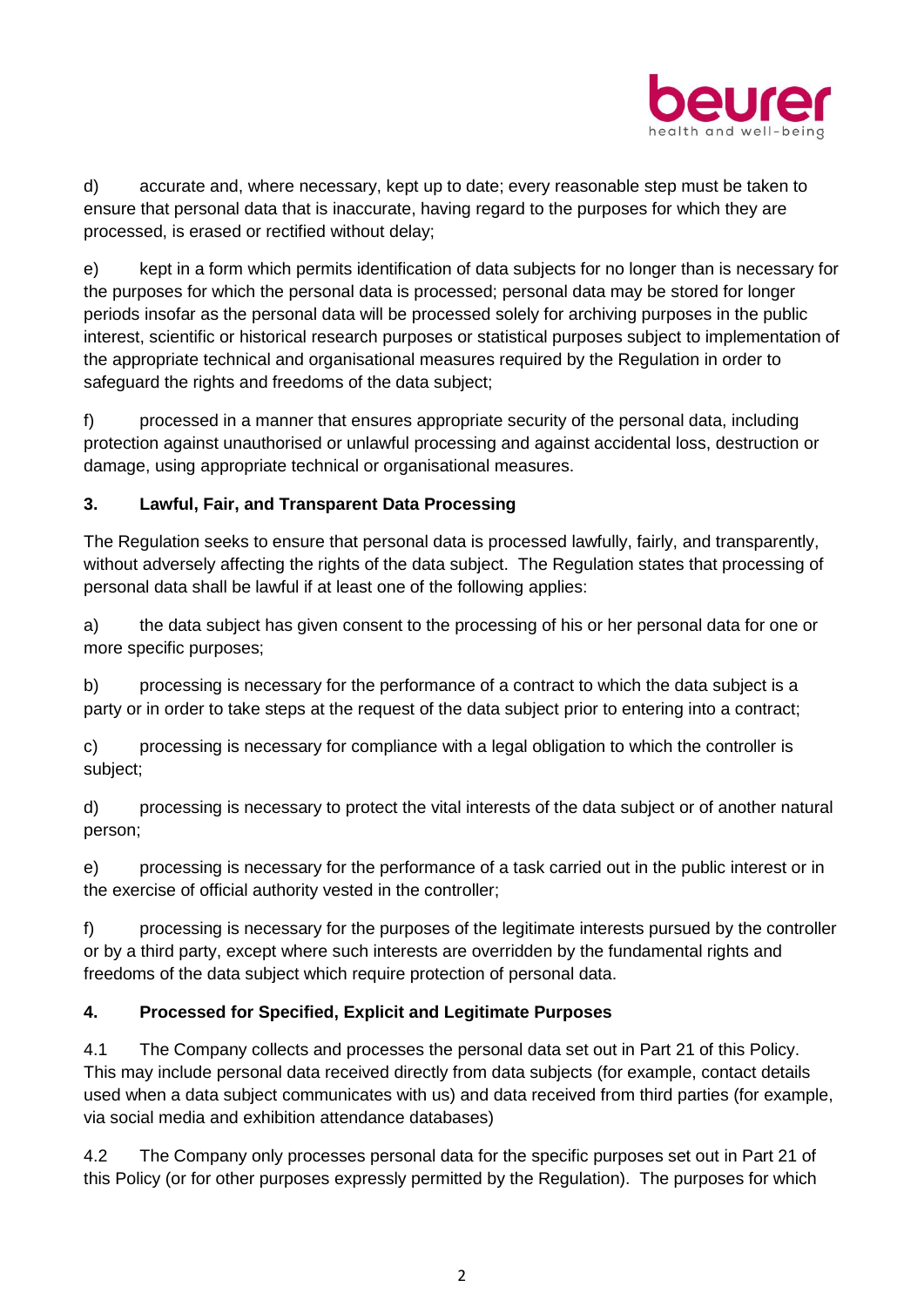

we process personal data will be informed to data subjects at the time that their personal data is collected, where it is collected directly from them, or as soon as possible (not more than one calendar month) after collection where it is obtained from a third party.

### **5. Adequate, Relevant and Limited Data Processing**

The Company will only collect and process personal data for and to the extent necessary for the specific purpose(s) informed to data subjects as under Part 4, above.

#### **6. Accuracy of Data and Keeping Data Up to Date**

The Company shall ensure that all personal data collected and processed is kept accurate and upto-date. The accuracy of data shall be checked when it is collected and at regular or six month intervals thereafter. Where any inaccurate or out-of-date data is found, all reasonable steps will be taken without delay to amend or erase that data, as appropriate.

#### **7. Timely Processing**

The Company shall not keep personal data for any longer than is necessary in light of the purposes for which that data was originally collected and processed. When the data is no longer required, all reasonable steps will be taken to erase it without delay.

#### **8. Secure Processing**

The Company shall ensure that all personal data collected and processed is kept secure and protected against unauthorised or unlawful processing and against accidental loss, destruction or damage. Further details of the data protection and organisational measures which shall be taken are provided in Parts 22 and 23 of this Policy.

#### **9. Accountability**

9.1 The Company's data protection officer is Robert Slade.

9.2 The Company shall keep written internal records of all personal data collection, holding, and processing, which shall incorporate the following information:

a) The name and details of the Company, its data protection officer, and any applicable third party data controllers;

b) The purposes for which the Company processes personal data;

c) Details of the categories of personal data collected, held, and processed by the Company; and the categories of data subject to which that personal data relates;

d) Details (and categories) of any third parties that will receive personal data from the Company;

e) Details of any transfers of personal data to non-EEA countries including all mechanisms and security safeguards; Details of how long personal data will be retained by the Company; and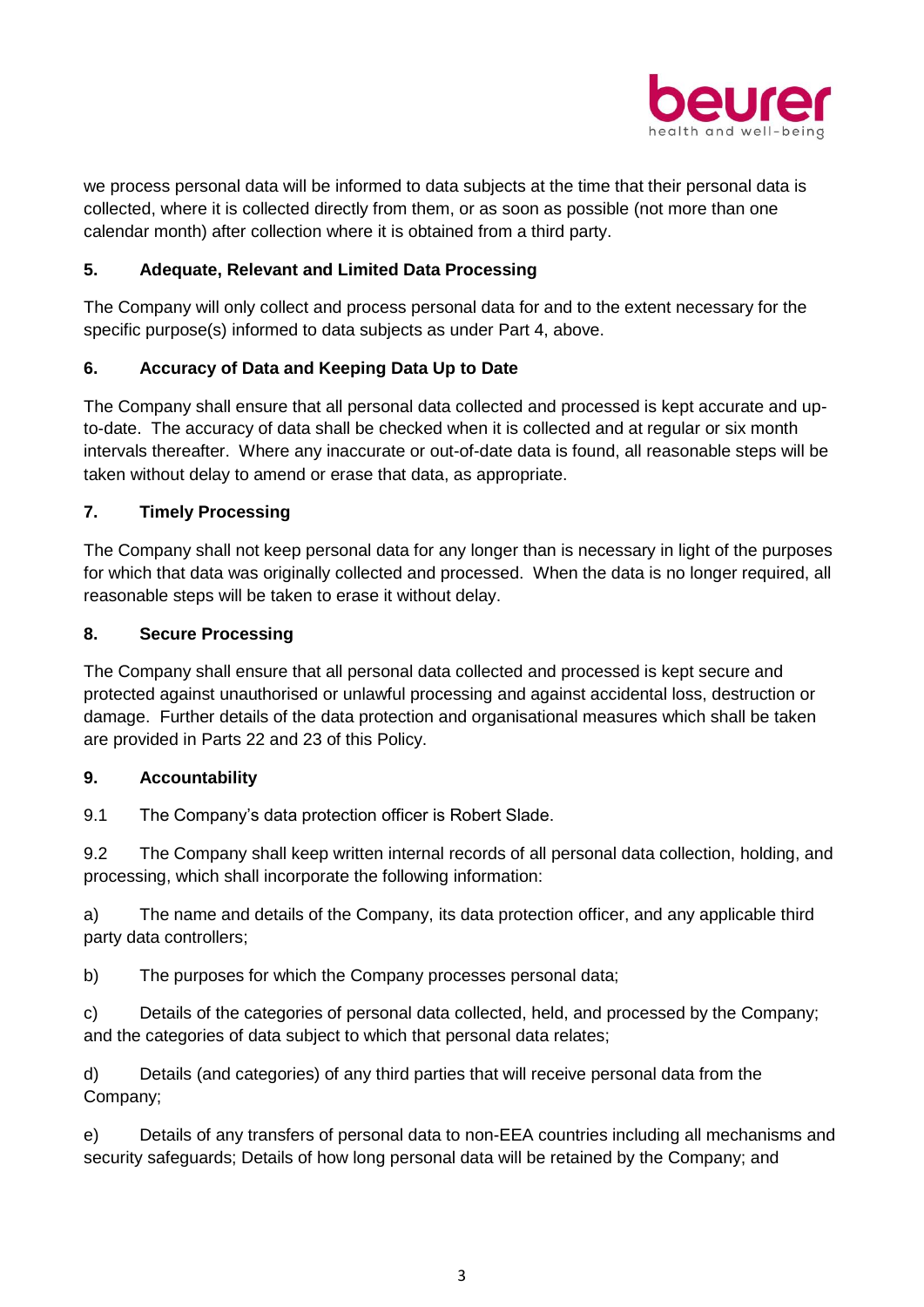

f) Detailed descriptions of all technical and organisational measures taken by the Company to ensure the security of personal data.

#### **10. Privacy Impact Assessments**

The Company shall carry out Privacy Impact Assessments when and as required under the Regulation. Privacy Impact Assessments shall be overseen by the Company's data protection officer and shall address the following areas of importance:

10.1 The purpose(s) for which personal data is being processed and the processing operations to be carried out on that data;

10.2 Details of the legitimate interests being pursued by the Company;

10.3 An assessment of the necessity and proportionality of the data processing with respect to the purpose(s) for which it is being processed;

10.4 An assessment of the risks posed to individual data subjects; and

10.5 Details of the measures in place to minimise and handle risks including safeguards, data security, and other measures and mechanisms to ensure the protection of personal data, sufficient to demonstrate compliance with the Regulation.

#### **11. The Rights of Data Subjects**

The Regulation sets out the following rights applicable to data subjects:

- a) The right to be informed:
- b) The right of access;
- c) The right to rectification;
- d) The right to erasure (also known as the 'right to be forgotten');
- e) The right to restrict processing:
- f) The right to data portability;
- g) The right to object;
- h) Rights with respect to automated decision-making and profiling.
- 12. Keeping Data Subjects Informed

12.1 The Company shall ensure that the following information is provided to every data subject when personal data is collected:

a) Details of the Company including, but not limited to, the identity of Robert Slade, its Data Protection Officer;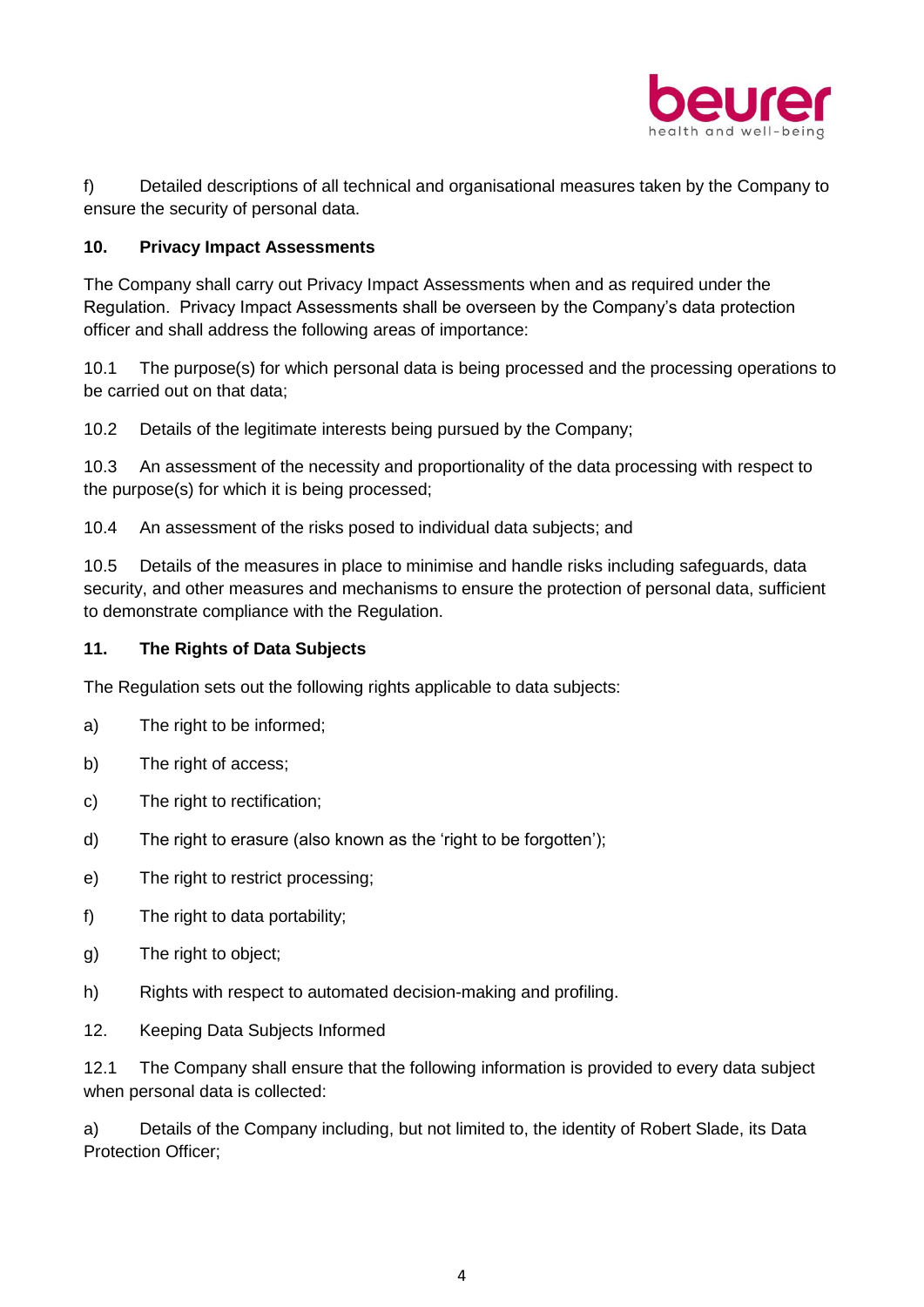

b) The purpose(s) for which the personal data is being collected and will be processed (as detailed in Part 21 of this Policy) and the legal basis justifying that collection and processing;

c) Where applicable, the legitimate interests upon which the Company is justifying its collection and processing of the personal data;

d) Where the personal data is not obtained directly from the data subject, the categories of personal data collected and processed;

e) Where the personal data is to be transferred to one or more third parties, details of those parties;

f) Where the personal data is to be transferred to a third party that is located outside of the European Economic Area (the "EEA"), details of that transfer, including but not limited to the safeguards in place (see Part 24 of this Policy for further details concerning such third country data transfers);

g) Details of the length of time the personal data will be held by the Company (or, where there is no predetermined period, details of how that length of time will be determined);

h) Details of the data subject's rights under the Regulation;

i) Details of the data subject's right to withdraw their consent to the Company's processing of their personal data at any time;

j) Details of the data subject's right to complain to the Information Commissioner's Office (the 'supervisory authority' under the Regulation);

k) Where applicable, details of any legal or contractual requirement or obligation necessitating the collection and processing of the personal data and details of any consequences of failing to provide it;

l) Details of any automated decision-making that will take place using the personal data (including but not limited to profiling), including information on how decisions will be made, the significance of those decisions and any consequences.

12.2 The information set out above in Part 12.1 shall be provided to the data subject at the following applicable time:

12.2.1 Where the personal data is obtained from the data subject directly, at the time of collection;

12.2.2 Where the personal data is not obtained from the data subject directly (i.e. from another party):

a) If the personal data is used to communicate with the data subject, at the time of the first communication; or

b) If the personal data is to be disclosed to another party, before the personal data is disclosed; or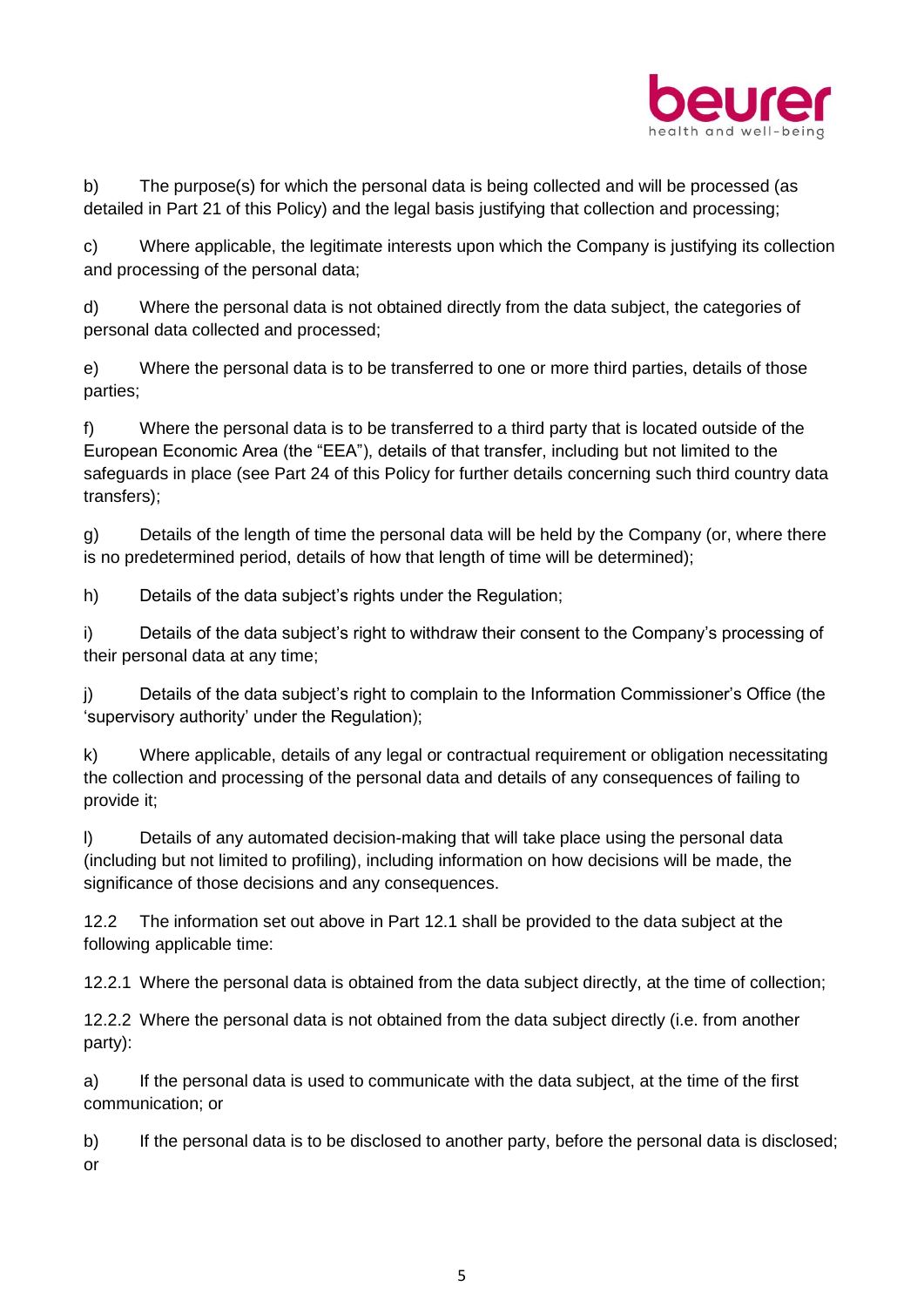

c) In any event, not more than one month after the time at which the Company obtains the personal data.

## **13. Data Subject Access**

13.1 A data subject may make a subject access request ("SAR") at any time to find out more about the personal data which the Company holds about them. The Company is normally required to respond to SARs within one month of receipt (this can be extended by up to two months in the case of complex and/or numerous requests, and in such cases the data subject shall be informed of the need for the extension).

13.2 All subject access requests received must be forwarded to Robert Slade, the Company's data protection officer.

13.3 The Company does not charge a fee for the handling of normal SARs. The Company reserves the right to charge reasonable fees for additional copies of information that has already been supplied to a data subject, and for requests that are manifestly unfounded or excessive, particularly where such requests are repetitive.

#### **14. Rectification of Personal Data**

14.1 If a data subject informs the Company that personal data held by the Company is inaccurate or incomplete, requesting that it be rectified, the personal data in question shall be rectified, and the data subject informed of that rectification, within one month of receipt the data subject's notice (this can be extended by up to two months in the case of complex requests, and in such cases the data subject shall be informed of the need for the extension).

14.2 In the event that any affected personal data has been disclosed to third parties, those parties shall be informed of any rectification of that personal data.

15. Erasure of Personal Data

15.1 Data subjects may request that the Company erases the personal data it holds about them in the following circumstances:

a) It is no longer necessary for the Company to hold that personal data with respect to the purpose for which it was originally collected or processed;

b) The data subject wishes to withdraw their consent to the Company holding and processing their personal data;

c) The data subject objects to the Company holding and processing their personal data (and there is no overriding legitimate interest to allow the Company to continue doing so) (see Part 18 of this Policy for further details concerning data subjects' rights to object);

d) The personal data has been processed unlawfully;

e) The personal data needs to be erased in order for the Company to comply with a particular legal obligation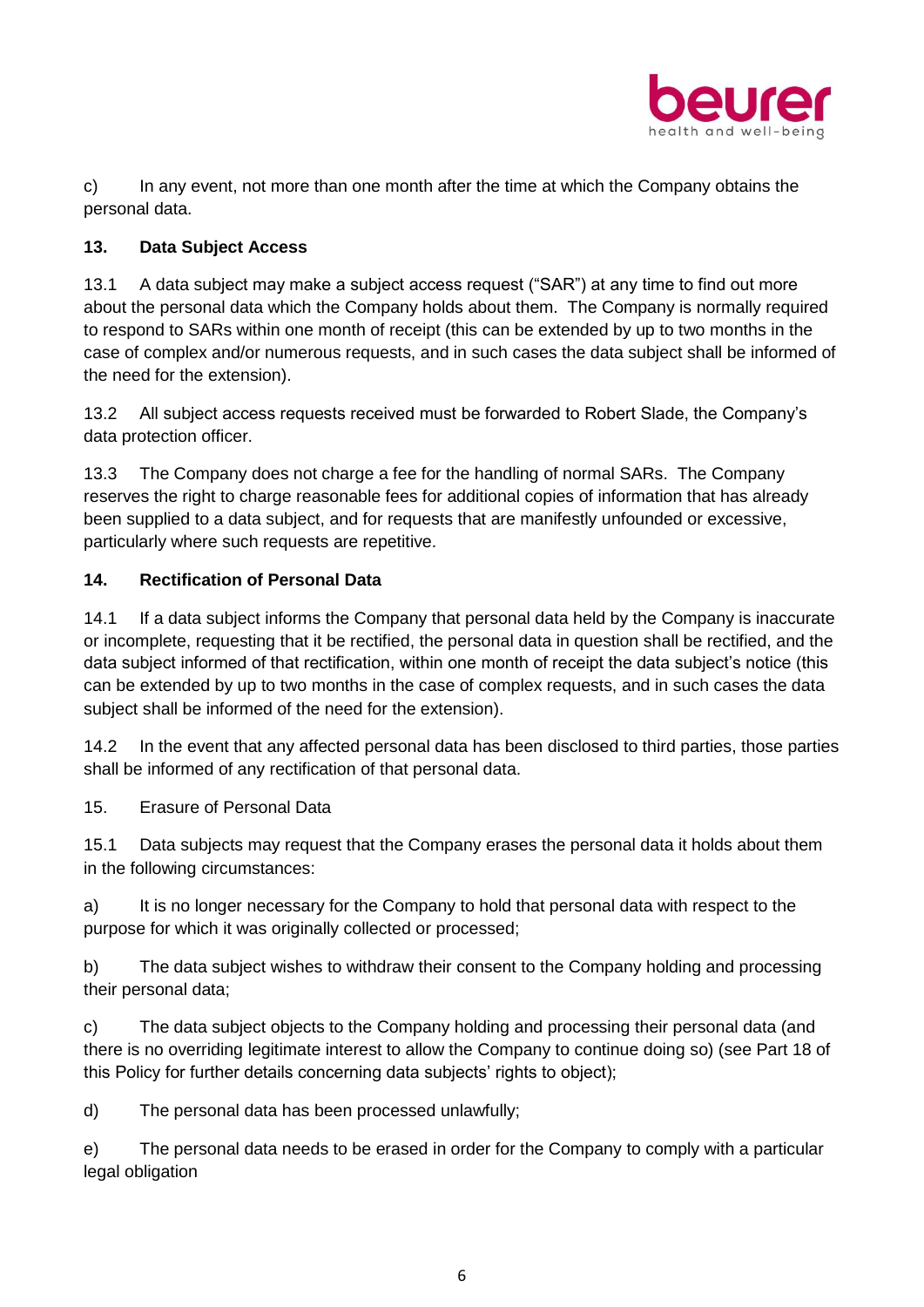

15.2 Unless the Company has reasonable grounds to refuse to erase personal data, all requests for erasure shall be complied with, and the data subject informed of the erasure, within one month of receipt of the data subject's request (this can be extended by up to two months in the case of complex requests, and in such cases the data subject shall be informed of the need for the extension).

15.3 In the event that any personal data that is to be erased in response to a data subject request has been disclosed to third parties, those parties shall be informed of the erasure (unless it is impossible or would require disproportionate effort to do so).

## **16. Restriction of Personal Data Processing**

16.1 Data subjects may request that the Company ceases processing the personal data it holds about them. If a data subject makes such a request, the Company shall retain only the amount of personal data pertaining to that data subject that is necessary to ensure that no further processing of their personal data takes place.

16.2 In the event that any affected personal data has been disclosed to third parties, those parties shall be informed of the applicable restrictions on processing it (unless it is impossible or would require disproportionate effort to do so).

## **17. Objections to Personal Data Processing**

17.1 Data subjects have the right to object to the Company processing their personal data based on legitimate interests (including profiling) and direct marketing (including profiling.)

17.2 Where a data subject objects to the Company processing their personal data based on its legitimate interests, the Company shall cease such processing forthwith, unless it can be demonstrated that the Company's legitimate grounds for such processing override the data subject's interests, rights and freedoms; or the processing is necessary for the conduct of legal claims.

17.3 Where a data subject objects to the Company processing their personal data for direct marketing purposes, the Company shall cease such processing forthwith.

#### **18. Automated Decision-Making**

18.1 The Company does not currently use automated decision making, however, in the event that the Company uses personal data for the purposes of automated decision-making and those decisions have a legal (or similarly significant effect) on data subjects, data subjects have the right to challenge to such decisions under the Regulation, requesting human intervention, expressing their own point of view, and obtaining an explanation of the decision from the Company.

18.2 The right described in Part 19.1 does not apply in the following circumstances:

a) The decision is necessary for the entry into, or performance of, a contract between the Company and the data subject;

b) The decision is authorised by law; or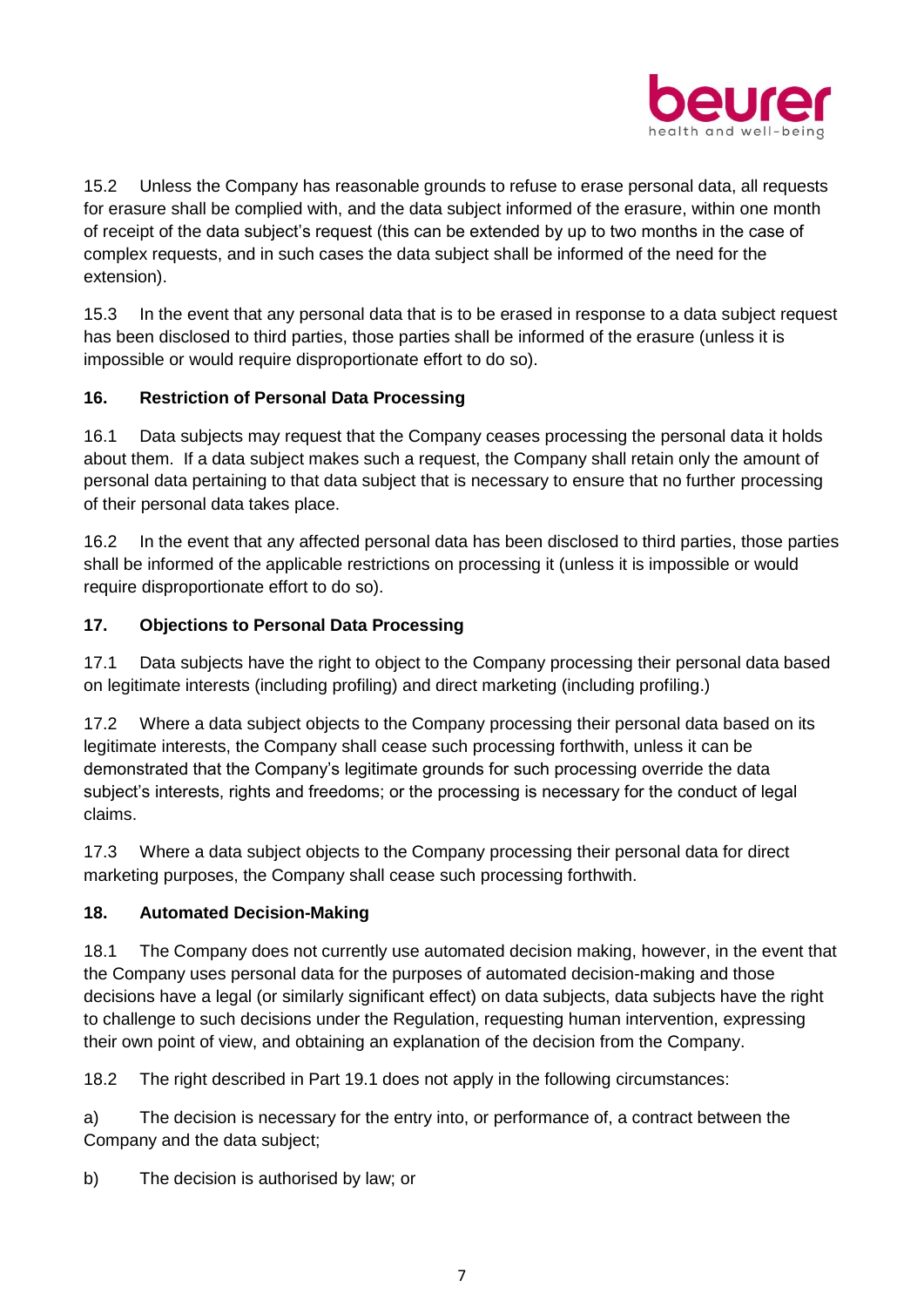

c) The data subject has given their explicit consent.

#### **19. Profiling**

Where the Company uses personal data for profiling purposes, the following shall apply:

a) Clear information explaining the profiling will be provided, including its significance and the likely consequences;

b) Appropriate mathematical or statistical procedures will be used;

c) Technical and organisational measures necessary to minimise the risk of errors and to enable such errors to be easily corrected shall be implemented; and

d) All personal data processed for profiling purposes shall be secured in order to prevent discriminatory effects arising out of profiling (see Parts 22 and 23 of this Policy for more details on data security).

## **20. Personal Data**

The following personal data may be collected, held, and processed by the Company:

a) Employees: Name, Address, Email, Telephone, Date of Birth, National Insurance, Bank Details, Start/Finish Dates, Passport Copy, Right to Work Documents, Driving Licence Copy, Emergency Contacts, Gender, Disabilities, Employment History, Education/Training Records, Pension Details, H&S/PPE Records, Professional Memberships and Performance Reviews.

b) Suppliers: Name, Company Name, Address, Email, Telephone

c) Distributors: Name, Company Name, Address, Email, Telephone

d) Dropship customers of our distributors, users of our customer care service, subscribers to our services, registered users of the website, competition entrants and individuals whose details we have obtained through promotions, surveys and sampling: Name, Email, Address, Age, Gender, Interests, Product Details

#### **21. Data Protection Measures**

The Company shall ensure that all its employees, agents, contractors, or other parties working on its behalf comply with the following when working with personal data:

a) All emails containing personal data must be encrypted. All email is stored in Office365 data centres and is encrypted with Microsoft Bitlocker technology. All message transfers from ingress/egress from Office365 are encrypted where possible.

b) Where any personal data is to be erased or otherwise disposed of for any reason (including where copies have been made and are no longer needed), it should be securely deleted and disposed of. Hardcopies should be shredded, and electronic copies should be deleted securely.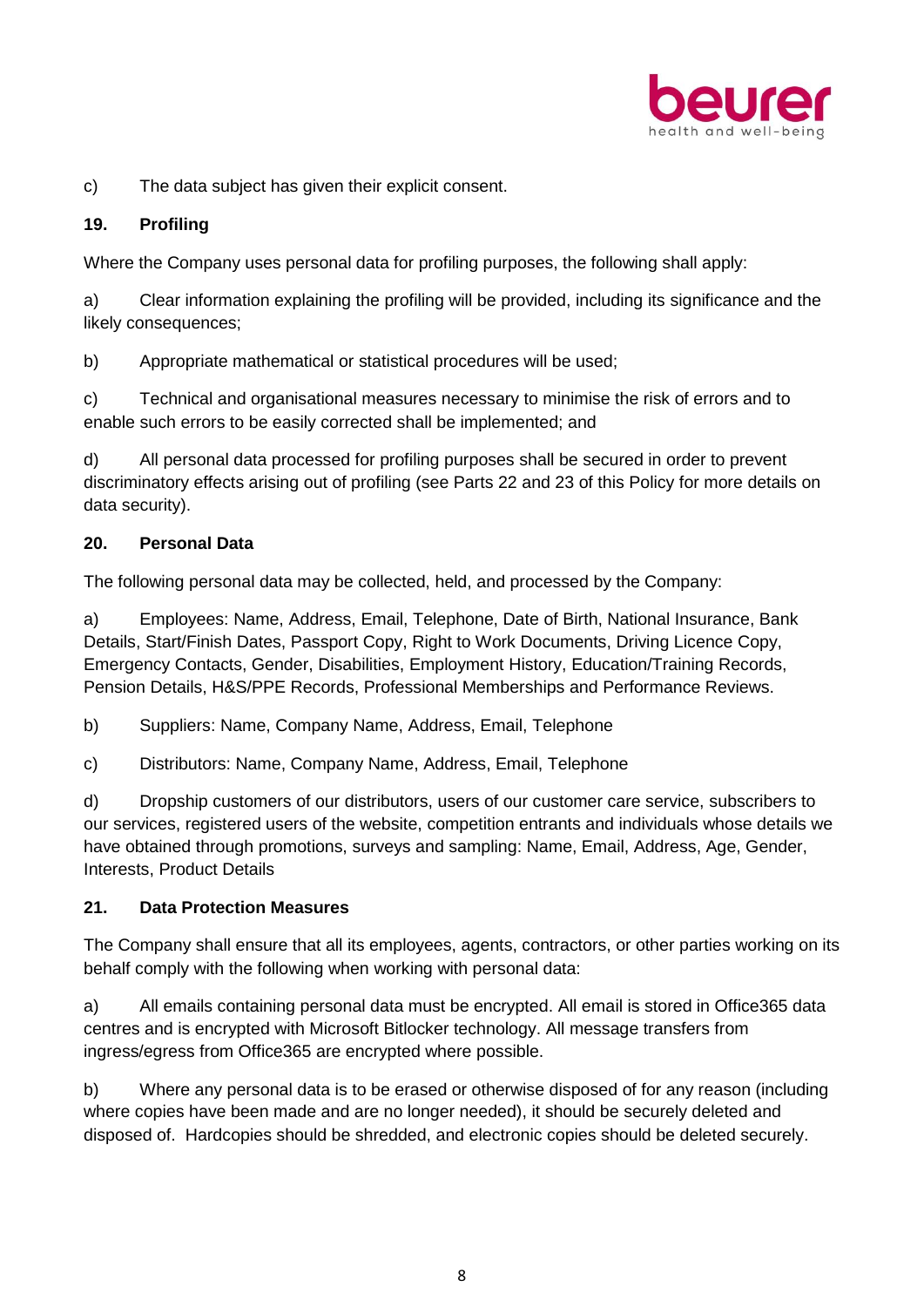

c) Personal data may be transmitted over secure networks only; transmission over unsecured networks is not permitted in any circumstances;

d) Personal data may not be transmitted over a wireless network if there is a wired alternative that is reasonably practicable;

e) Personal data contained in the body of an email, whether sent or received, should be copied from the body of that email and stored securely. The email itself should be deleted. All temporary files associated therewith should also be deleted;

f) Where Personal data is to be sent by facsimile transmission the recipient should be informed in advance of the transmission and should be waiting by the fax machine to receive the data;

g) Where Personal data is to be transferred in hardcopy form it should be passed directly to the recipient

h) No personal data may be shared informally and if an employee, agent, sub-contractor, or other party working on behalf of the Company requires access to any personal data that they do not already have access to, such access should be formally requested from the Data Protection Officer, Robert Slade.

i) All hardcopies of personal data, along with any electronic copies stored on physical, removable media should be stored securely in a locked box, drawer, cabinet or similar;

j) No personal data may be transferred to any employees, agents, contractors, or other parties, whether such parties are working on behalf of the Company or not, without the authorisation of the Data Protection Officer, Robert Slade.

k) Personal data must be handled with care at all times and should not be left unattended or on view to unauthorised employees, agents, sub-contractors or other parties at any time;

I) If personal data is being viewed on a computer screen and the computer in question is to be left unattended for any period of time, the user must lock the computer and screen before leaving it;

m) No personal data should be stored on any mobile device (including, but not limited to, laptops, tablets and smartphones), whether such device belongs to the Company or otherwise without the formal written approval of the Data Protection Office, Robert Slade and, in the event of such approval, strictly in accordance with all instructions and limitations described at the time the approval is given, and for no longer than is absolutely necessary.

n) No personal data should be transferred to any device personally belonging to an employee and personal data may only be transferred to devices belonging to agents, contractors, or other parties working on behalf of the Company where the party in question has agreed to comply fully with the letter and spirit of this Policy and of the Regulation (which may include demonstrating to the Company that all suitable technical and organisational measures have been taken);

o) All personal data stored electronically should be backed up daily with backups stored onsite AND/OR offsite. All backups should be encrypted. Backups are provided by a third party providing Backup as a Service (Backups to the Cloud). All backup data is encrypted using AES-256 Bit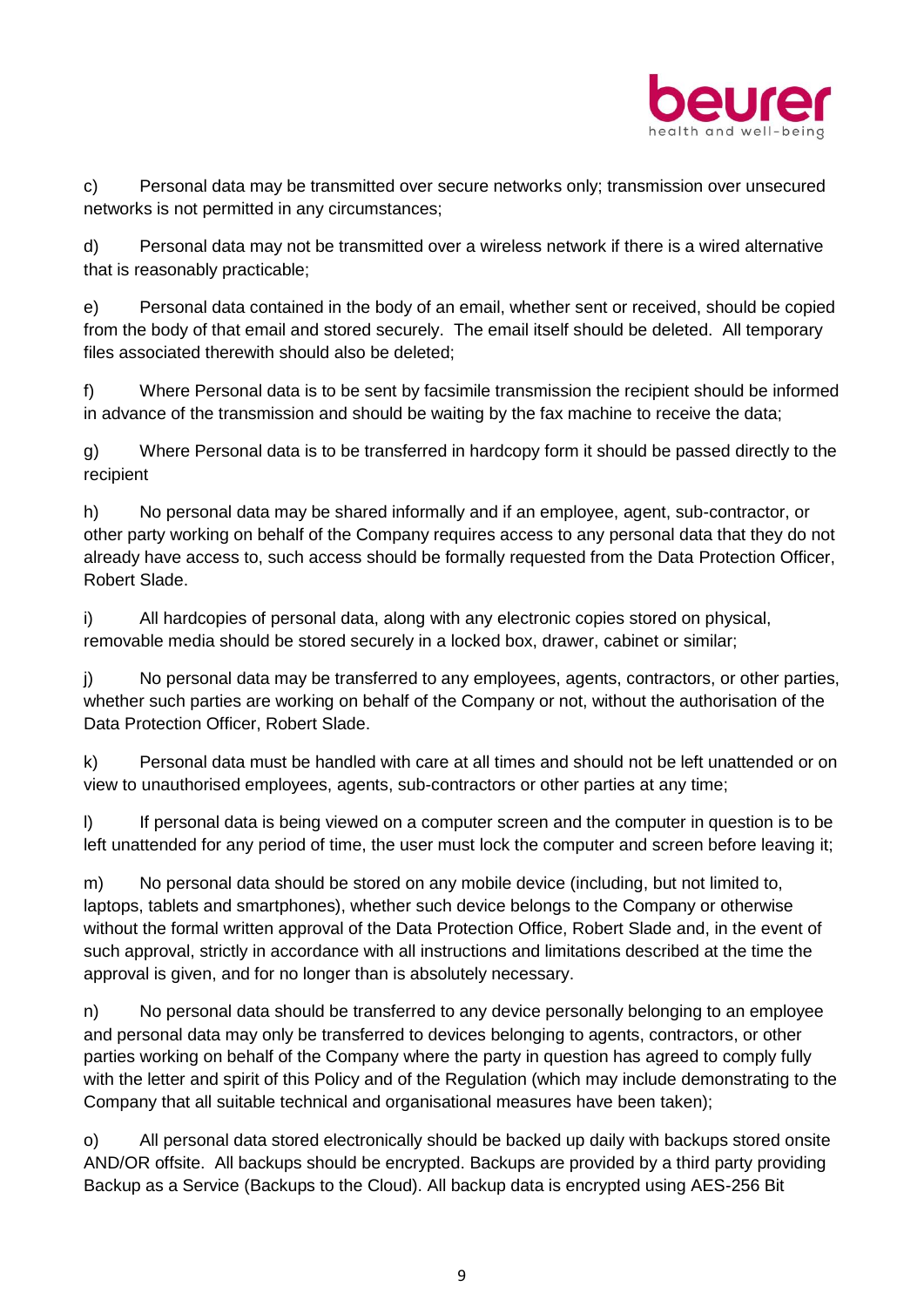

encryption as standard; understanding the sensitivity of this data is vital, the Backup supplier has no access to unencrypted data sets.

p) All electronic copies of personal data should be stored securely using passwords.

q) All passwords used to protect personal data should be changed regularly and should not use words or phrases that can be easily guessed or otherwise compromised. All passwords must contain a combination of uppercase and lowercase letters, numbers, and symbols. All software used by the Company is designed to require such passwords;

r) Under no circumstances should any passwords be written down or shared between any employees, agents, contractors, or other parties working on behalf of the Company, irrespective of seniority or department. If a password is forgotten, it must be reset using the applicable method. IT staff do not have access to passwords;

s) Where personal data held by the Company is used for marketing purposes, it shall be the responsibility of the Data Protection Officer, Robert Slade, to ensure that no data subjects have added their details to any marketing preference databases including, but not limited to, the Telephone Preference Service, the Mail Preference Service, the Email Preference Service, and the Fax Preference Service. Such details should be checked at least every six months.

#### **22. Organisational Measures**

The Company shall ensure that the following measures are taken with respect to the collection, holding, and processing of personal data:

a) All employees, agents, contractors, or other parties working on behalf of the Company shall be made fully aware of both their individual responsibilities and the Company's responsibilities under the Regulation and under this Policy, and shall be provided with a copy of this Policy;

b) Only employees, agents, sub-contractors, or other parties working on behalf of the Company that need access to, and use of, personal data in order to carry out their assigned duties correctly shall have access to personal data held by the Company;

c) All employees, agents, contractors, or other parties working on behalf of the Company handling personal data will be appropriately trained to do so;

d) All employees, agents, contractors, or other parties working on behalf of the Company handling personal data will be appropriately supervised;

e) Methods of collecting, holding and processing personal data shall be regularly evaluated and reviewed;

f) The performance of those employees, agents, contractors, or other parties working on behalf of the Company handling personal data shall be regularly evaluated and reviewed;

g) All employees, agents, contractors, or other parties working on behalf of the Company handling personal data will be bound to do so in accordance with the principles of the Regulation and this Policy by contract;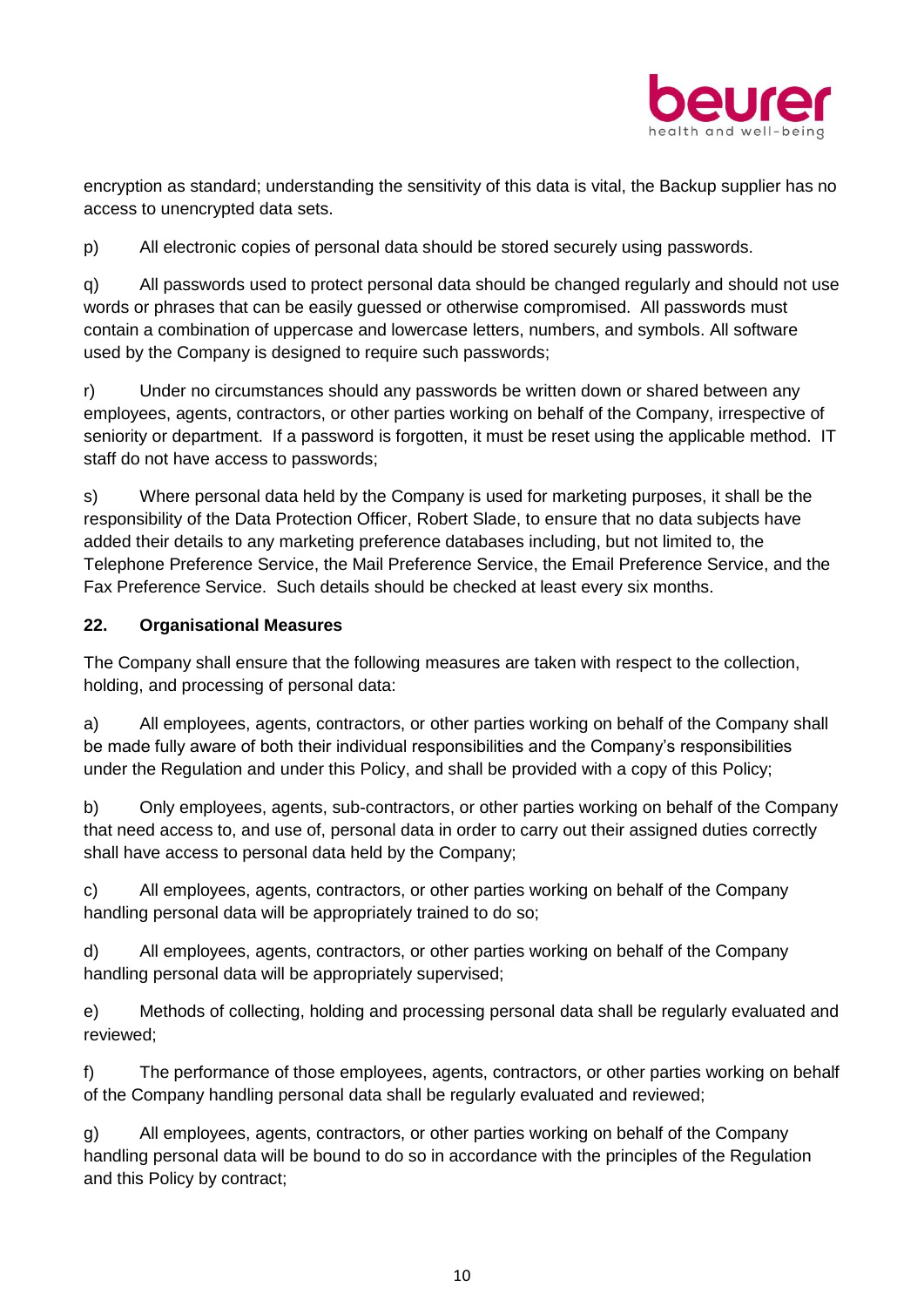

h) All agents, contractors, or other parties working on behalf of the Company handling personal data must ensure that any and all of their employees who are involved in the processing of personal data are held to the same conditions as those relevant employees of the Company arising out of this Policy and the Regulation;

i) Where any agent, contractor or other party working on behalf of the Company handling personal data fails in their obligations under this Policy that party shall indemnify and hold harmless the Company against any costs, liability, damages, loss, claims or proceedings which may arise out of that failure.

## **23. Transferring Personal Data to a Country Outside the EEA**

23.1 The Company may from time to time transfer ('transfer' includes making available remotely) personal data to countries outside of the EEA.

23.2 The transfer of personal data to a country outside of the EEA shall take place only if one or more of the following applies:

a) The transfer is to a country, territory, or one or more specific sectors in that country (or an international organisation), that the European Commission has determined ensures an adequate level of protection for personal data;

b) The transfer is to a country (or international organisation) which provides appropriate safeguards in the form of a legally binding agreement between public authorities or bodies; binding corporate rules; standard data protection clauses adopted by the European Commission; compliance with an approved code of conduct approved by a supervisory authority (e.g. the Information Commissioner's Office); certification under an approved certification mechanism (as provided for in the Regulation); contractual clauses agreed and authorised by the competent supervisory authority; or provisions inserted into administrative arrangements between public authorities or bodies authorised by the competent supervisory authority;

c) The transfer is made with the informed consent of the relevant data subject(s);

d) The transfer is necessary for the performance of a contract between the data subject and the Company (or for pre-contractual steps taken at the request of the data subject);

e) The transfer is necessary for important public interest reasons;

f) The transfer is necessary for the conduct of legal claims;

g) The transfer is necessary to protect the vital interests of the data subject or other individuals where the data subject is physically or legally unable to give their consent; or

h) The transfer is made from a register that, under UK or EU law, is intended to provide information to the public and which is open for access by the public in general or otherwise to those who are able to show a legitimate interest in accessing the register.